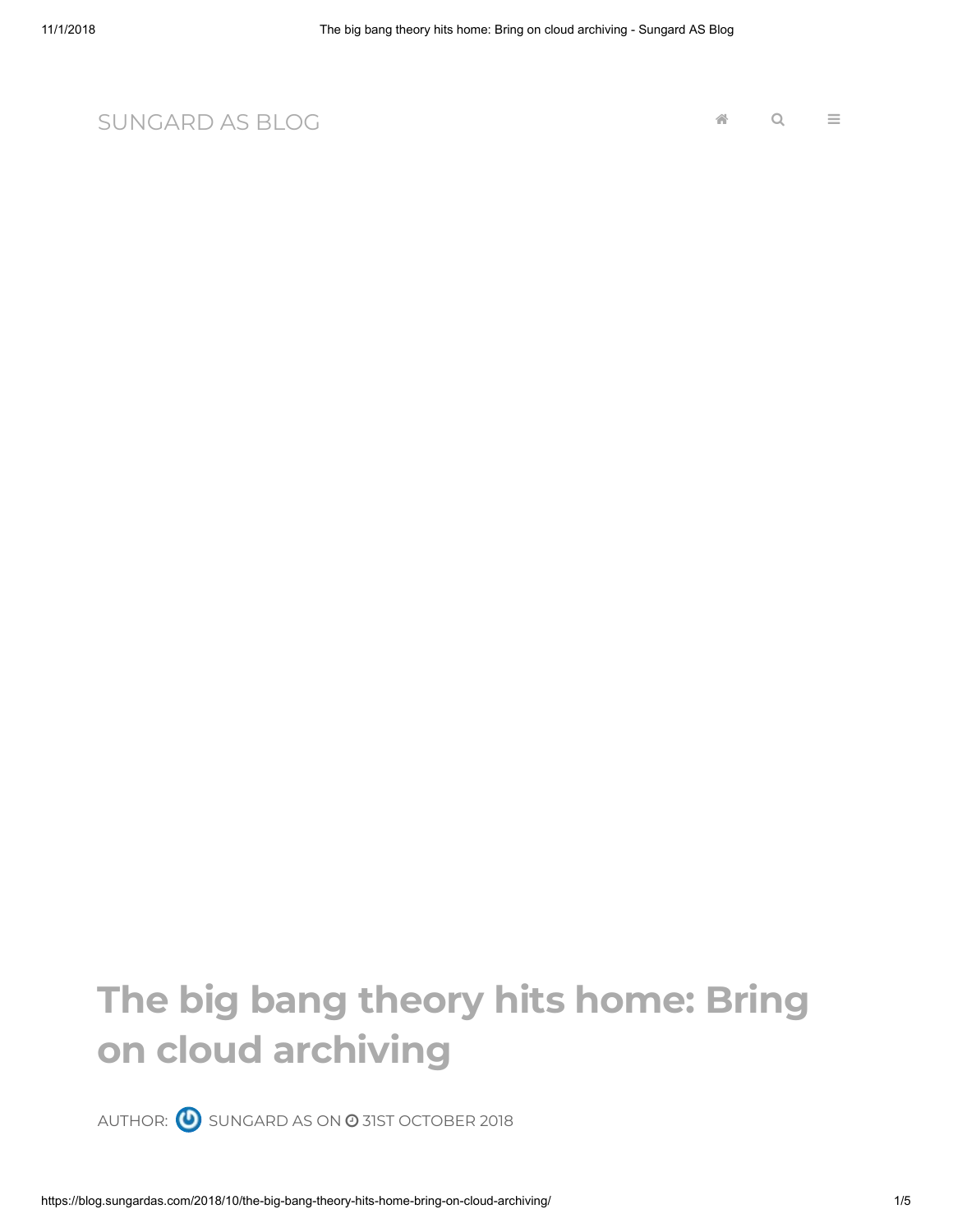Earlier this year, space scientists discovered that the universe is expanding faster than they originally thought based on findings from the Hubble Space Telescope. This special telescope measures the distance to other galaxies by evaluating a type of star that dims and brightens in a foreseeable pattern. It's important to know that galaxies are moving farther away from our own at an accelerating pace because in a few trillion years, this could lead to a dangerous cooling of the universe as well as stars running out of fuel. Thank goodness that's a long way off and there's plenty of time to prepare.

Something else expanding at an alarming rate is **data**; the content we all generate and consume online is accelerating more rapidly than ever before. By the time 2020 rolls around, people online will create around 1.7 megabytes of new data every second, each day. Add to that the 44 zettabytes (44 trillion gigabytes) of data that will already exist in the digital universe by then, and we're talking about an expansion rate that could rival that of the universe – in theory, that is.



Sungard AS' Enterprise Cloud Service offers ZL Technologies multiple layers of protection and failover options to keep business up and running, plus the flexibility to scale to a customer's environment allowing them to expand as they grow.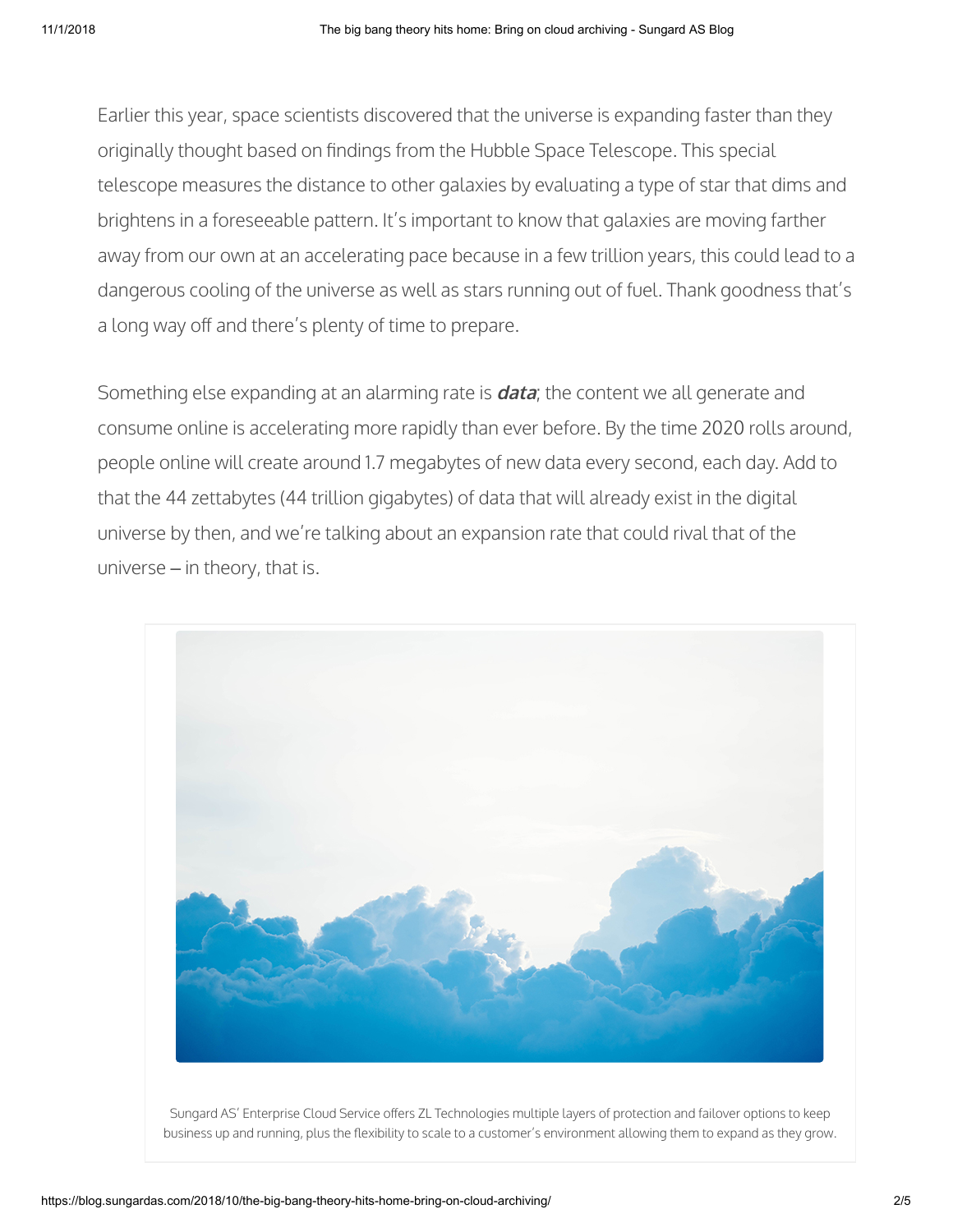## 11/1/2018 The big bang theory hits home: Bring on cloud archiving - Sungard AS Blog

[Fortunately, there's plenty of data space available in the cloud. Cloud archiving company](http://www.zlti.com/) **ZL Technologies**, for example – which started out two decades ago as an email security company – archives all those gigabytes of data into cloud environments backed up and secured by Sungard Availability Services ("**[Sungard AS](http://www.sungardas.com/)**").

ZL Technologies is a specialized provider of electronic content archiving software for the most demanding large enterprise environments. Built upon the industry's most scalable platform, ZL offers organizations the ability to manage the entirety of their digital assets.

Today, ZL is involved in information management and the different components that it comprises. This includes such techniques as e-discovery and regulatory compliance, two of the biggest drivers for data archiving. By providing archiving solutions for emails, files, SharePoint, and other employee-created data types – not to mention archiving that data for regulatory compliance, e-discovery and records management – ZL has its hands full.

Lately the trend has been towards cloud archiving, which brings its own challenges in terms of larger data centers and more reliable back-up systems. The key to these growing requirements is resilience – being able to anticipate risk, mitigate the impact and move forward with confidence, ensuring critical applications and data are always available.

A perfect example is a client with one of the nation's largest repositories of documents and records, which uses ZL Unified Archive® for a cloud-based records management solution. Responsible for preserving documents up to hundreds of years old, this organization is known as a pioneer in records management, creating a records management standard for all its subsidiaries and many other large organizations. They approached ZL Technologies for a cloud-based solution to manage their records with three primary objectives:

- archive emails to a secure cloud environment, while improving end-user  $\blacksquare$ access
- establish best practices in email management standards for other  $\blacksquare$ organizations to emulate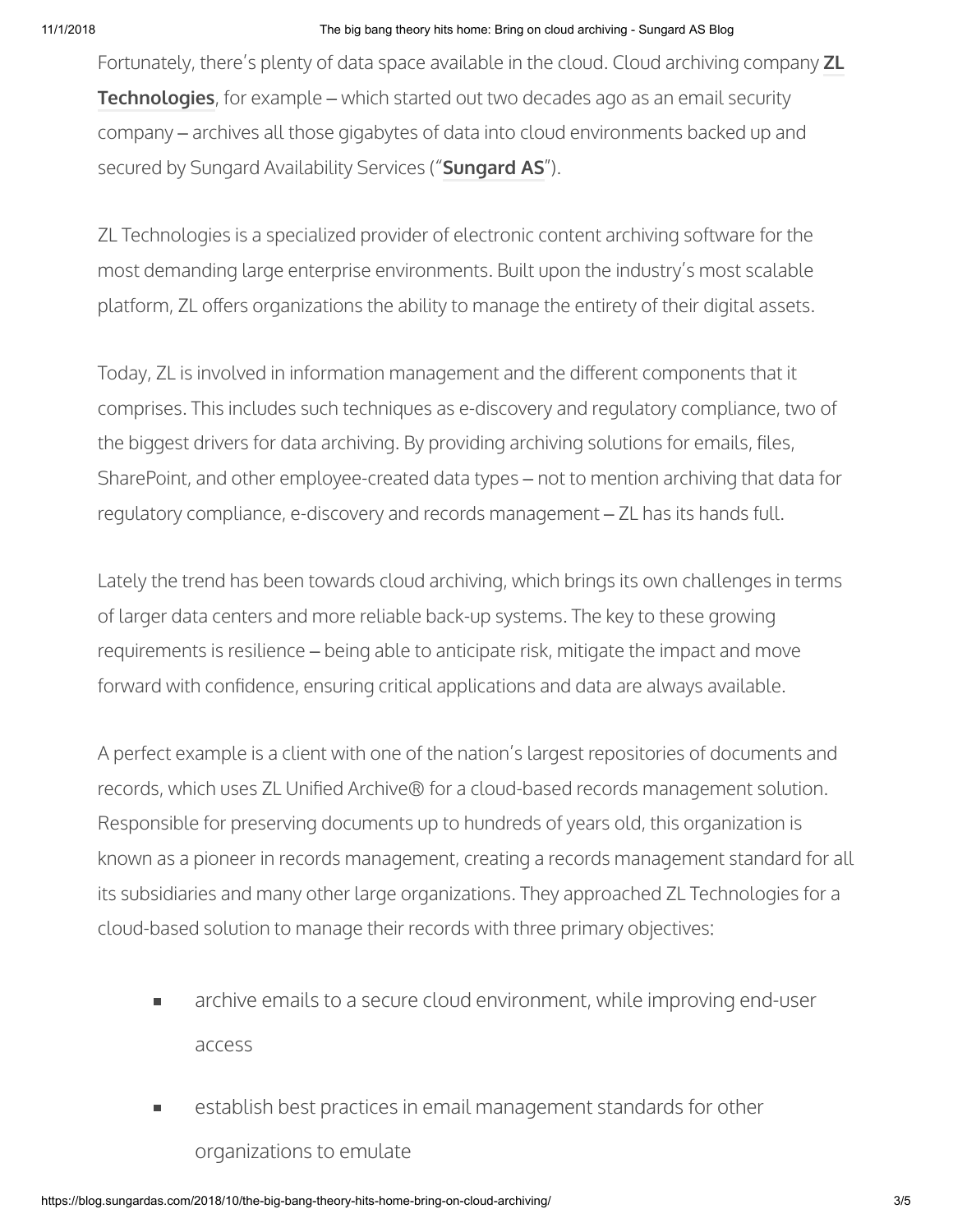index emails for eDiscovery and other document requests.  $\blacksquare$ 

ZL Unified Archive® (ZL UA) was deployed to help the agency execute these initiatives through its centralized archiving, records management and eDiscovery functionality. The unified platform offered the client options for on-premise, cloud and hybrid information management, eliminating data silos and data duplicates and assuring consistent search and retention across all organizational data.

In the end, ZL Technologies provided its customer with a comprehensive hosted solution for its eDiscovery, archiving, and records management requirements, making emails available for search and retrieval to both legal teams and end-users (with appropriate access controls). Addressing the lifecycle management of both records and non-records alike, ZL UA delivered unparalleled information governance through its cloud offering.

Backing up all this data is the Sungard AS Enterprise Cloud Service, a fully managed Infrastructure-as-a-Service solution featuring managed multi-site availability, managed applications on the cloud, and an availability service-level agreement (SLA). Sungard AS' Enterprise Cloud Service offers multiple layers of protection and failover options to keep business up and running, plus the flexibility to scale to a customer's environment allowing them to expand as they grow.

"We have a variety of customers, including major banks, auto manufacturers, utilities and insurers, and everybody is worried about security and data safety whether moving to the cloud or sending data to cloud," said Kiran Prakash, Senior Network Engineer, ZL Technologies. "When they have questions, they immediately come to us, and we immediately come to Sungard AS; it's like a chain reaction."

When it comes to protecting your data, it's never too soon to start thinking big. And with ZL Technologies and the cloud, the sky's the limit. Learn more about ZL Technologies **[here](http://www.zlti.com/)**.

## **Photo by [chuttersnap](https://unsplash.com/photos/9AqIdzEc9pY?utm_source=unsplash&utm_medium=referral&utm_content=creditCopyText) on [Unsplash](https://unsplash.com/search/photos/clouds?utm_source=unsplash&utm_medium=referral&utm_content=creditCopyText)**